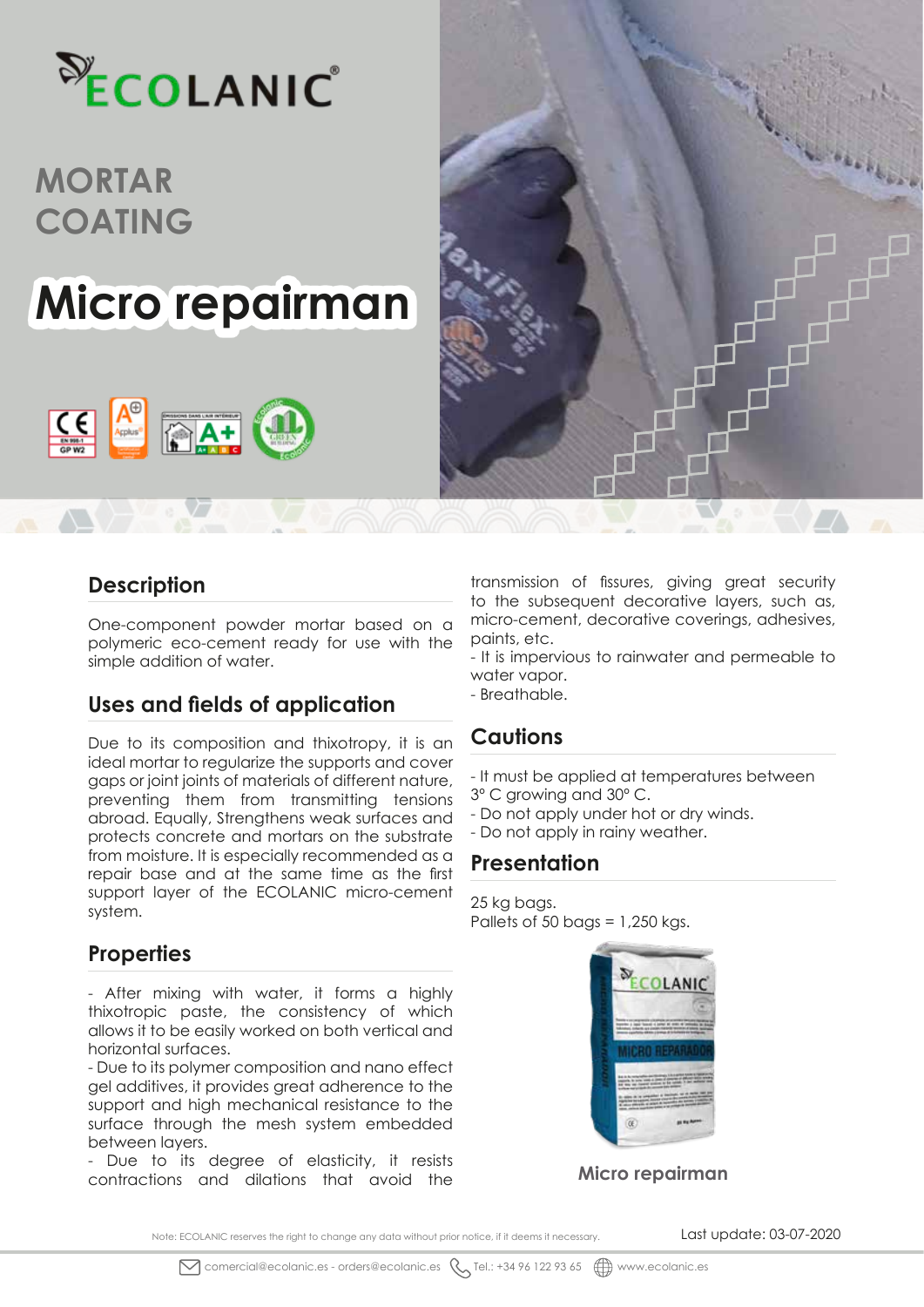**Micro repairman**

# ECOLANIC

# **APPLICATION RULES**

#### **Supports (interior and exterior)**

- Concrete blocks (solid or hollow),
- Ceramic blocks (solid or hollow),
- Ceramic, marble, terrazzo, previously sanded or shot blasted.
- Traditional cement-sand mortars,
- Cellular cements (autoclave),
- Expanded clay mortars,
- Other supports (consult).

#### **Preparation of the support**

The substrates must be clean of dust, grease, old paints and any material that may affect the adhesion. Correct any chipping or blistering. In the event of structural damage, reach the affected area and clean it previously with R4-class repair mortar. Porous and absorbent substrates must be pretreated with a sealant (AGMA CH from Ecolanic).

Likewise, low porous or non porous supports must be sanded or shot blasted and subsequently treated with an epoxy printing base (Ecopoxy Primer).

#### **Preparación de la mezcla**

Approximately 6 liters of clean water (24%) are added to a bag, kneading it with a low-speed mechanical stirrer until a homogeneous and lump-free paste is obtained. Let stand 3 minutes and knead again for use.



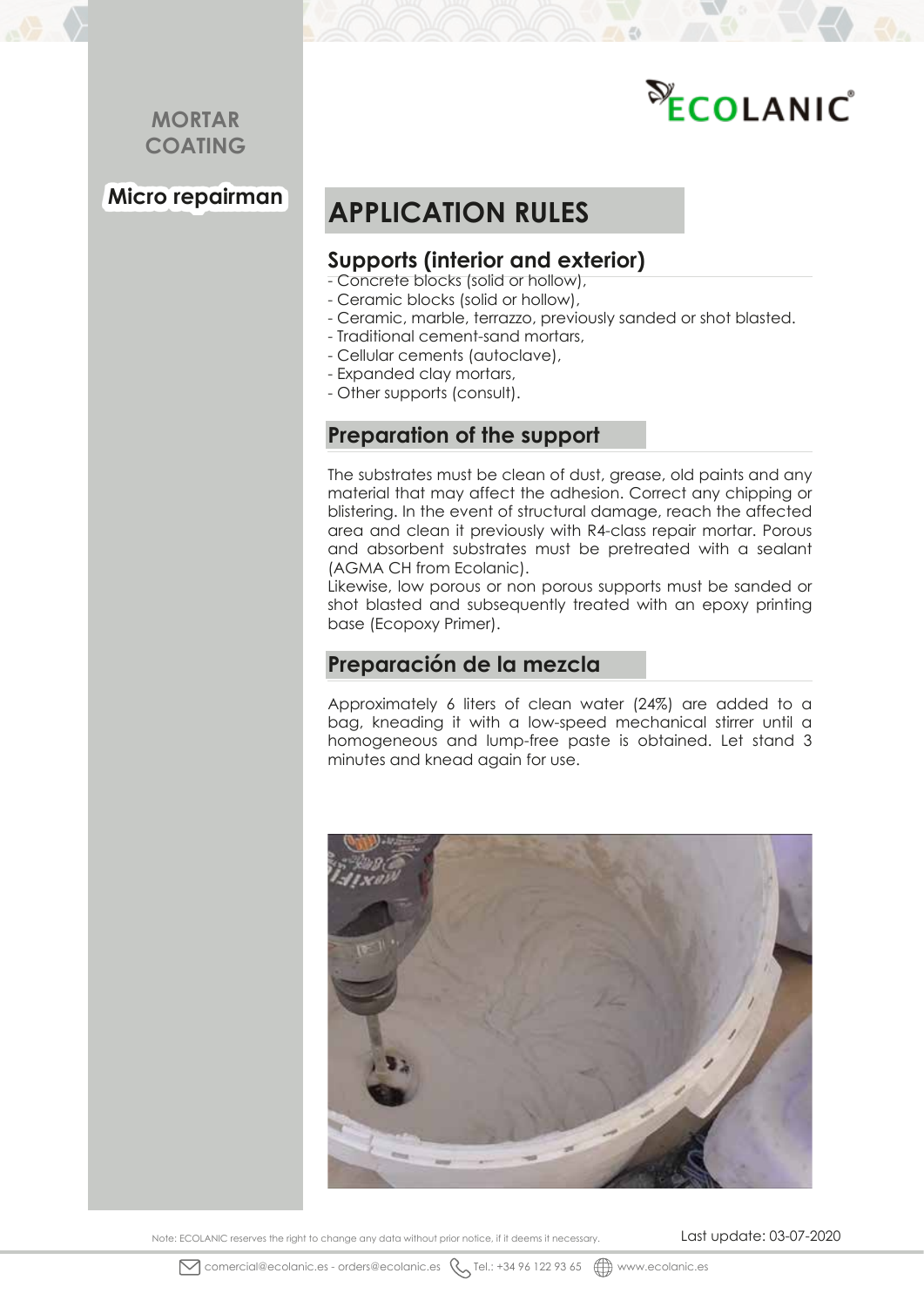# ECOLANIC

## **Micro repairman**

# **APPLICATION RULES**

### **Product application**

The application must be made with a 6 m / m notched trowel. deep and then flatten it with the smooth edge of the trowel to ensure that the thickness of the layer is as uniform as possible. Then, while the mortar is fresh, the fiberglass mesh (PAVINET) is placed, from top to bottom (in case of vertical support), pressing it with the trowel so that it is completely embedded in the mass.

Once the mesh has been placed and the surface is uniform, apply a last layer of Micro-repair and spread it over the entire surface until the mesh is completely covered. The entire application process must reach a minimum of 4 mm.

Once the material has hardened, lightly sand the surface eliminating possible imperfections or slight unevenness and improving adhesion between layers. Use sandpaper of 100-140 grams. Once sanded, vacuum, clean and thoroughly remove dust from the entire surface. Apply again a coat of sealant (Agma ch) to finish preparing the substrate.



Micro repair on walls



Soil micro repair

#### **Performance**

Depending on the planimetry of the support: Micro-repairman + PAVINET mesh fixing: ± 5 kg / m2.

Note: ECOLANIC reserves the right to change any data without prior notice, if it deems it necessary. Last update: 03-07-2020

 $\boxtimes$  comercial@ecolanic.es - orders@ecolanic.es  $\diagdown$  Tel.: +34 96 122 93 65  $\bigoplus$  www.ecolanic.es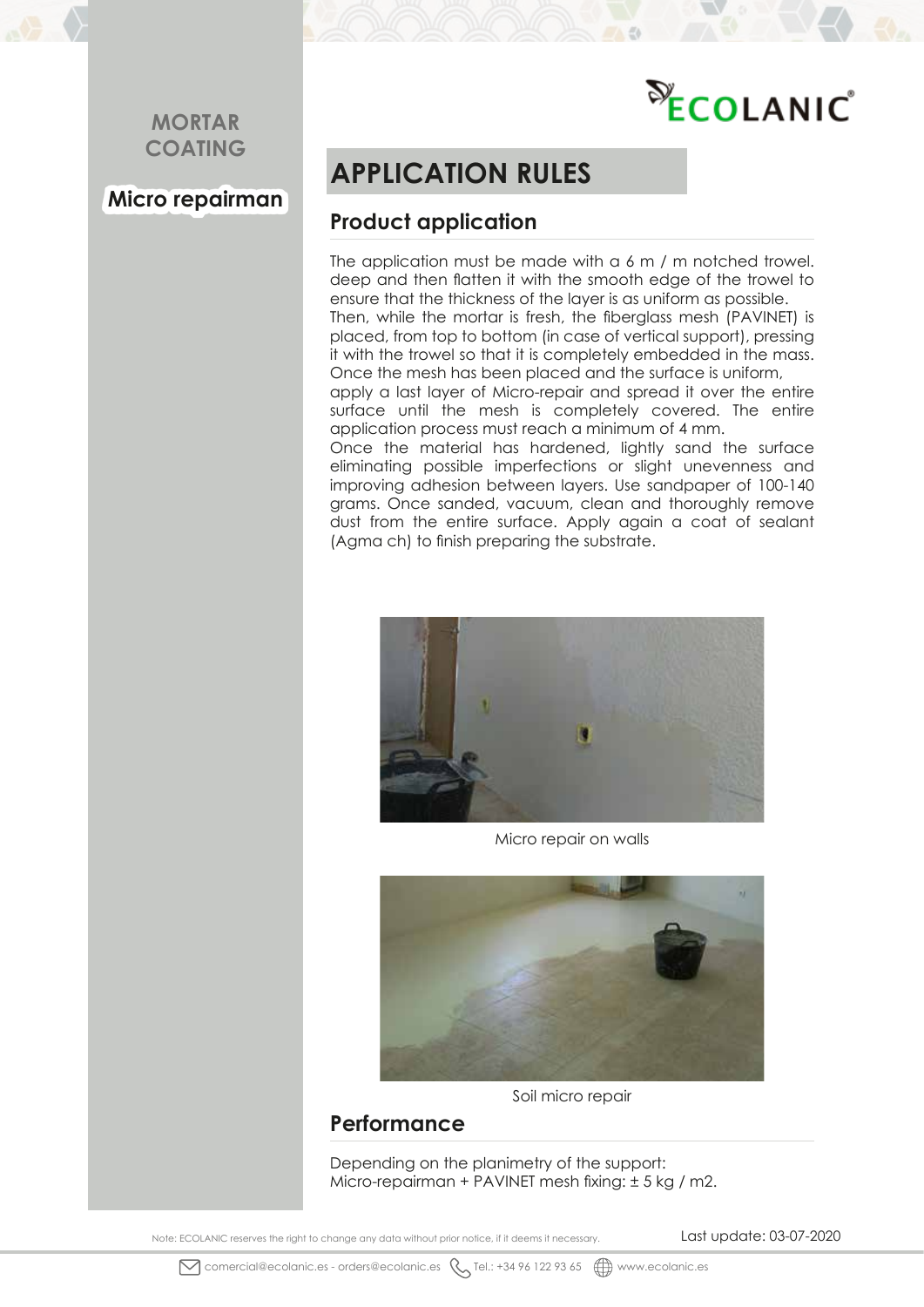# ECOLANIC

#### **MORTAR COATING**

### **Micro repairman**

## **TECHNICAL DATA** characteristic values

#### **Product identification data**

**Bulk density: Paste bulk density: Hardened bulk density: PH of themixture: Solid residue Appearance: Color: Presentation: Tariff heading:**

1050 kg/m2 1600 kg/m2 1650 kg/m2  $12 \pm 1$ 100% fine powder white 25 kg bags 38.16.00.00

#### **Application data**

**Mixing water: Minimum thickness: Performance: Application temperature: Workability time: Setting time: Passable: Coating time: Working range:**

24-26% clean water 4 mm  $5$  kg/m<sup>2</sup> Between 5ºC and 25ºC 60 min 8 hours (23ºC) 12 hours (23ºC) 12 hours (23ºC) Indoor and outdoor

#### **Final benefits**

**Compressive strength (EN 998-1:2010), 28 days: Adhesion: Water vapor permeability: Capillar absorption and water permeability: Thermal conductivity: Reaction to fire:**

CIV  $\geq$  1N/mm<sup>2</sup> µ≤25

Class W2 0,44 W/mK Euroclass A1

#### **SAFETY AND HYGIENE INFORMATION**

For any information regarding safety issues in the use, handling, storage and disposal of chemical residues, users should consult the most recent version of the Product Safety Sheet. Empty containers must be disposed of in accordance with current legal regulations.

#### **STORAGE CONDITIONS**

The life time of the material is 12 months from the date of manufacture provided it is kept in a dry place and protected from the weather.

**NOTE:** The instructions for use are made according to our tests and knowledge and are not binding.

They do not free the consumer from the examination and verification of the products for their correct use. The company's liability will be limited to the value of the merchandise used.

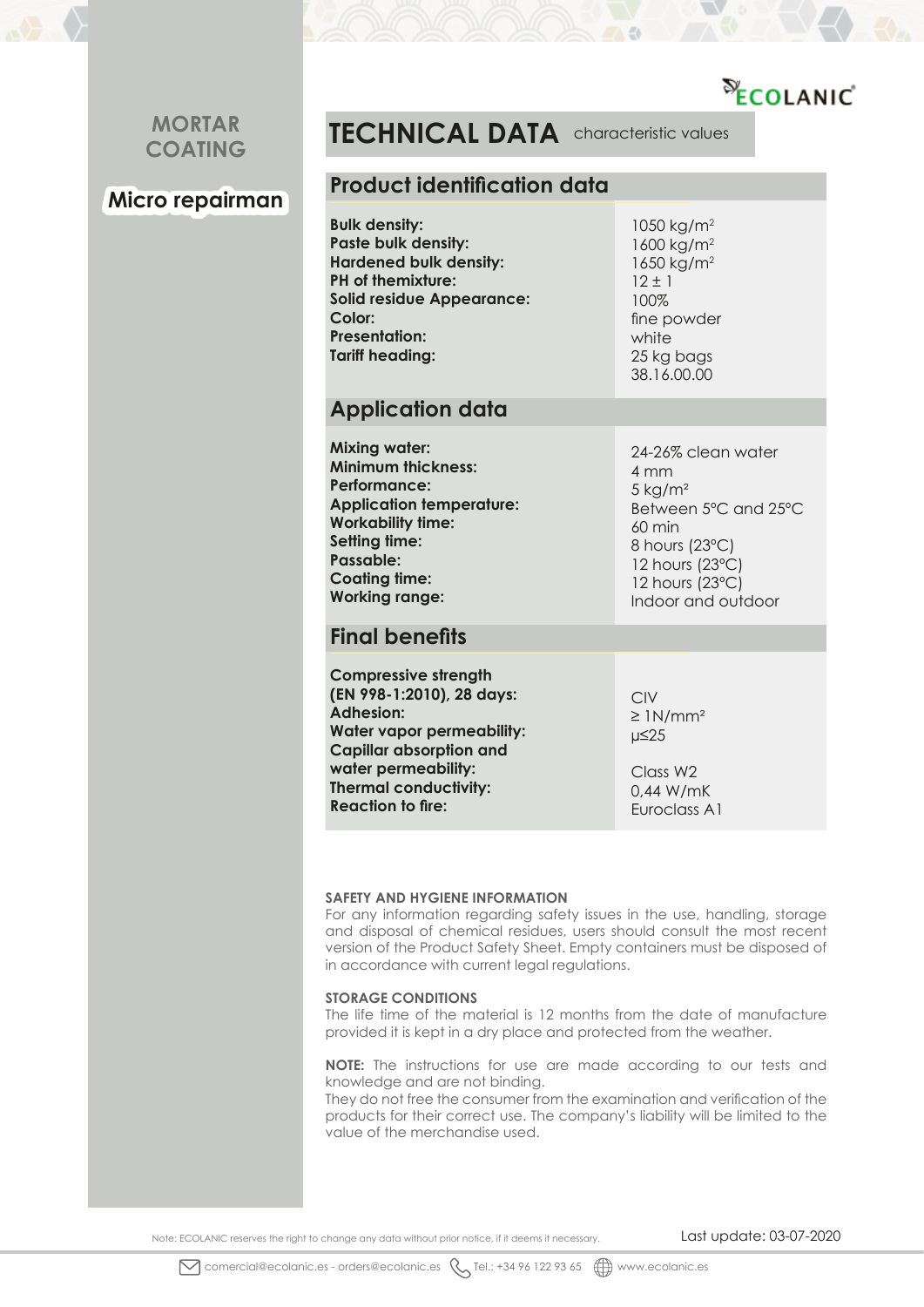# ECOLANIC

### **Micro repairman**



#### **WALL**

- **1.** Tile support
- **2.** Agma CH sealant
- **3.** Faint white micro repair
- **4.** Mesh
- **5.** Living white micro repairman

#### **FLOOR**

- **A.** Tile support
- **B.** Agma CH sealant
- **C.** Faint white micro repair
- **D.** Mesh

**A B**

**C**

**D**

**E.** Living white micro repairman

#### **WALL**

- 1**b.** Gray mortar support
- **2b.** Agma CH sealant
- **3b.** Faint white micro repair
- **4b.** Mesh
- **5b.** Living white micro repairman

#### **FLOOR**

- **Ab.** Gray mortar support
- **Bb.** Agma CH sealant
- **Cb.** Faint white micro repair
- **Db.** Mesh
- **Eb.** Living white micro repairman